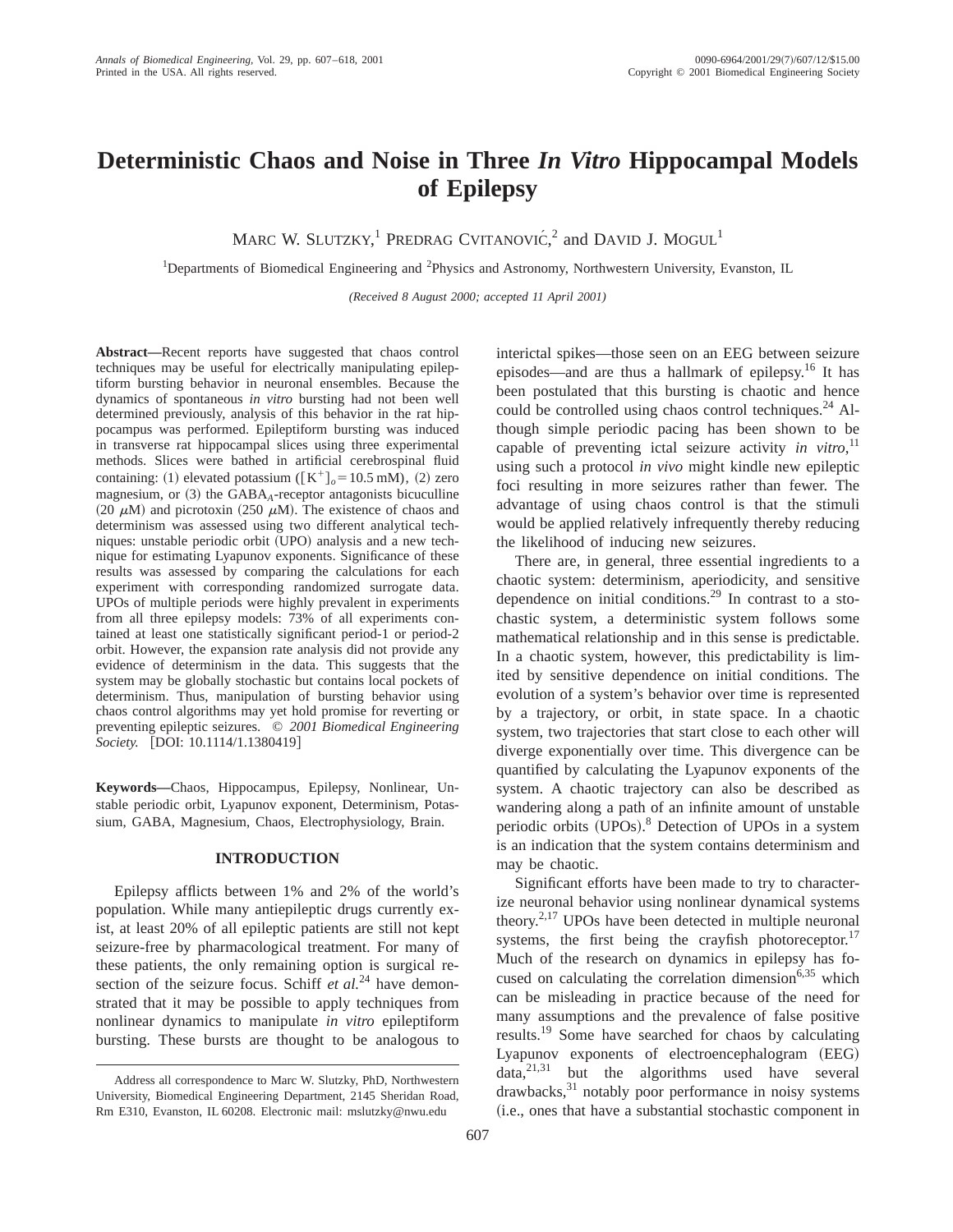addition to determinism). Studies with these techniques have provided evidence both supporting<sup>18,21</sup> and contradicting $31$  the existence of nonlinear determinism in EEG seizure activity. One group has found evidence of a few period-1 orbits in epileptic EEG recordings from three human subjects.<sup>13</sup> Another has found several period-1 orbits in both the high- $[K^+]_o$  *in vitro* model and in human epileptic EEG recordings as well as a few orbits of periods 2 and 3 in intracellular recordings from CA1 neurons in normal ACSF.<sup>27</sup>

Little prior evidence exists as to whether spontaneous *in vitro* bursting contains determinism or is purely stochastic in nature.<sup>27</sup> To the best of our knowledge, only two reports have investigated nonlinear characteristics of the high- $[K^+]_o$  *in vitro* model of epilepsy. In one,<sup>23</sup> three types of nonlinear prediction were used to analyze data from six hippocampal slices; only one slice showed evidence of determinism. The other report $^{27}$  found evidence of unstable period-1 orbits in about half of the experiments in extracellular potassium concentrations of 7.5– 9.5 mM and in 91% of the experiments at 10.5 mM  $[K^+]_o$ . This was the first evidence for determinism in epileptiform bursting in the high- $K^+$ <sup>*o*</sup> model; however, these findings alone were not sufficient to prove chaos and were more restricted by the cellular mechanisms underlying the bursting activity since only one burstinduction protocol was used.

We used three different experimental protocols to elicit epileptiform bursting, in order to investigate whether different mechanisms underlying spontaneous bursting created significant differences in system dynamics: (1) high- $[K^+]_o$ ;<sup>20</sup> (2) zero- $[Mg^{2+}]_o$ ;<sup>33</sup> and (3) the  $\gamma$ -amino-butyric acid (GABA<sub>A</sub>, an inhibitory neurotransmitter) receptor antagonists picrotoxin and bicuculline.<sup>5</sup> We analyzed this bursting using two different measures of chaos: UPO detection and a novel technique, designed for data from noisy systems, that assesses deterministic expansion.

#### **METHODS**

#### *Experimental Protocols*

Hippocampal slices were obtained from 20- to 25 day-old male Sprague–Dawley rats (Harlan). Animals were anesthetized with isoflurane by inhalation and then decapitated. The brain was rapidly excised, hemisected at the central fissure, and placed in cold  $(4 °C)$  artificial cerebrospinal fluid (ACSF) containing (in mM): NaCl 130, NaHCO<sub>3</sub> 24, D-Glucose 10, MgSO<sub>4</sub> 1.3, NaH<sub>2</sub>PO<sub>4</sub> 1.25, KCl  $3.5$ , CaCl  $2.4$  and gassed with 95%  $O_2/5$ %  $CO_2$ . Both hippocampi were dissected free and 400  $\mu$ m transverse slices were cut using a vertical tissue chopper (Stoelting). Slices were stored in the bubbled ACSF at room temperature  $(\sim 22 \degree C)$  for at least 1 h and then transferred as needed to a submersion chamber.

Field potential (extracellular) measurements were recorded in stratum pyramidale of the CA3 region. Recordings were made using glass microelectrodes  $(2-4 M\Omega)$ pulled from borosilicate glass capillaries and filled with 2 M NaCl. Signals from the electrodes were bandpass filtered  $(0.3 \text{ Hz} < f < 3 \text{ kHz})$  using an ac differential amplifier (DAM 80, World Precision Instruments). The signals were then digitized (at 10 kHz) with a Digidata 1200 A/D converter board and acquired using AXOBASIC software (Axon Instruments). The viability of the slice was assessed by stimulating the Schaffer collaterals and recording excitatory postsynaptic potentials (EPSPs) from stratum radiatum of CA1. Only slices with EPSP amplitudes greater than 0.4 mV were used.

## *Epilepsy Models*

Slices were placed in the recording chamber  $(T=34)$  $\pm 1$  °C) for at least 30 min prior to initiation of the experimental protocol. Slices were then exposed to the experimental solution for 30 min prior to initiation of recording. Bursts were generated using three different *in vitro* models of epilepsy: (1) ACSF containing elevated  $[K^+]_0$  (10.5 mM); (2) Mg<sup>2+</sup>-free ACSF; or (3) 20  $\mu$ M bicuculline methochloride (Sigma) and 250  $\mu$ M picrotoxin (Sigma) added to ACSF containing 1.2 mM  $\lceil Ca^{2+} \rceil$ and 5 mM  $\lceil K^+ \rceil$ . The changes in calcium and potassium concentrations in the third model were necessary in order to attain a burst rate sufficiently fast to achieve an acceptable level of accuracy in the data analysis. Data were recorded and analyzed off-line. Bursts were detected using a combination voltage- and time-threshold software algorithm. Criteria used to identify a burst were as follows:  $(1)$  the waveform must exceed the voltage threshold  $(0.03-0.05 \text{ mV})$  for more than 16 ms but less than  $1000 \text{ ms}$ ,  $(2)$  bursts must be at least  $250 \text{ ms}$  apart, and ~3! the wave form cannot dip below the threshold for more than 20 ms at a time (this allowed for multiple spikes riding on top of a burst). The time between bursts, called interburst interval  $(HBI, see Fig. 1)$ , was the system parameter used to characterize behavior.

#### *Mathematical Methods*

The dynamics of the bursting activity was characterized using a measure similar to Lyapunov exponents<sup>1</sup> and unstable periodic orbits. $27$  These two measures provide both global and local information about a system's behavior in state space. A chaotic system possesses the seemingly paradoxical property of being locally unstable but yet globally recurrent, i.e., the system returns repeatedly to certain states. The existence of a positive Lyapunov exponent in a system defines that system's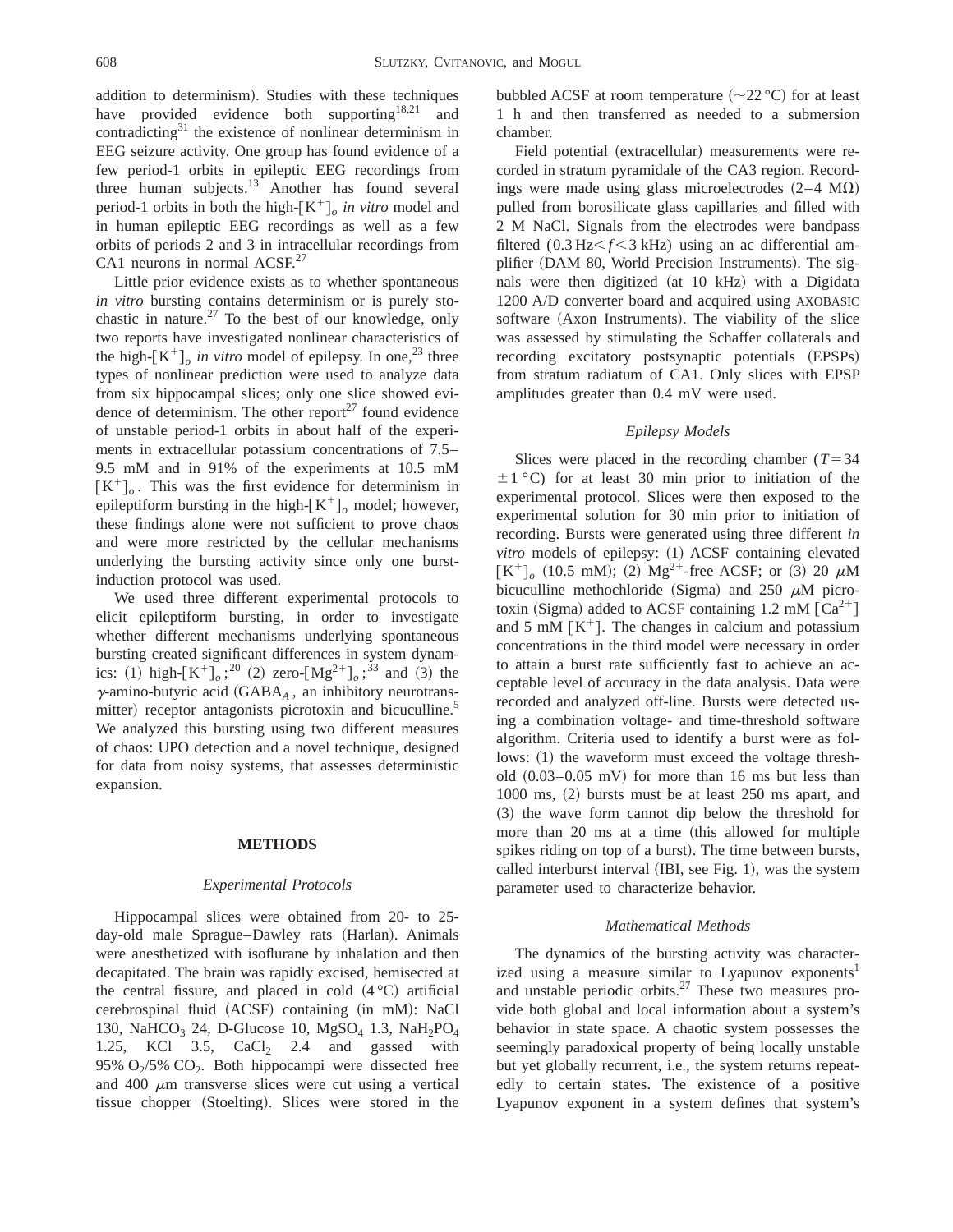

**FIGURE 1. Spontaneous bursting elicited by three different experimental techniques recorded extracellularly in CA3 py**ramidal layer of the rat transverse hippocampal slice. (A) **The typical extracellular recording of a spontaneous burst, generated by the high-**†**K¿**‡**<sup>o</sup> model.** "**B**…**–**"**D**… **Time series data of spontaneous bursts generated by (B) high-** $[K^+]_o$  **(10.5 mM**…**,** "**C**… **zero-**†**Mg2¿**‡**<sup>o</sup> , and** "**D**… **GABA<sup>A</sup> receptor blockade using bicuculline** (20  $\mu$ M) and picrotoxin (250  $\mu$ M). Each pair **of traces is contiguous in time.**

behavior as chaotic.<sup>29</sup> Furthermore, the existence of unstable periodic orbits in a system implies that the system is deterministic and likely chaotic. $3$ 

## *Analysis Concepts*

*State Space and Embedding.* Periodic orbits can be stable or unstable. Stable periodic orbits attract other nearby trajectories, while UPOs repel trajectories in at least one direction and may attract or repel them in other directions. Chaotic trajectories can be characterized by a ''skeleton'' of UPOs that they approach and recede from as time evolves. $3$  Using time-delay embedding, scalar data can be converted into vectors which form a more complete representation of the system in state space. This embedding has been shown to preserve the geometric and dynamical properties of the system.30 For all of the data analyses in this study, IBIs were first embedded into two-dimensional vectors consisting of the current and



**FIGURE 2. Rapid expansion of a small cluster of points for data from a high-** $[K^+]_o$  **experiment. The whole attractor**  $(\cdot)$  **is** shown in delay coordinates. The initial cloud of points  $\phi$ expands rapidly after one iteration  $(\triangle)$  and covers almost the whole attractor width after two iterations  $($ ).

next IBIs (e.g., see Fig. 2). Such IBI embeddings have also been shown to be sufficient to characterize most of the original system's dynamical behavior.  $9.22$ 

*Surrogate Data.* Most natural systems have some amount of noise in them, and it has been hypothesized that neurons fire in a purely stochastic manner. To provide evidence that the data indeed contained a deterministic component and not merely stochastic noise, the method of surrogate data was used.<sup>32</sup> Surrogate data sets were created by randomizing the order of a data set. The same measures were then computed for the surrogates and the results compared with the data. This permitted testing the null hypothesis that any apparent structure in the data can be accounted for by a purely stochastic process.

*Lyapunov Exponent Estimates.* Exponential divergence of two nearly identical points in state space can be quantified by the Lyapunov exponents of a system. A positive exponent signifies exponential expansion and thus chaos. An *m*-dimensional system will in general have *m* Lyapunov exponents associated with it. However, for our purposes it was sufficient to calculate the largest Lyapunov exponent, for if the largest exponent is positive, the system is chaotic.

For small and noisy data sets, the computation of Lyapunov exponents can be very difficult. Most algorithms for measuring the largest Lyapunov exponent look at a small group of points that are close neighbors in state space and examine how they spread out as time evolves. If there are not a sufficiently large number of points in the data, however, one must increase the initial neighborhood size in order to include a sufficient number of points in the calculation. This can create erroneous expansion rates since points that are not truly neighbors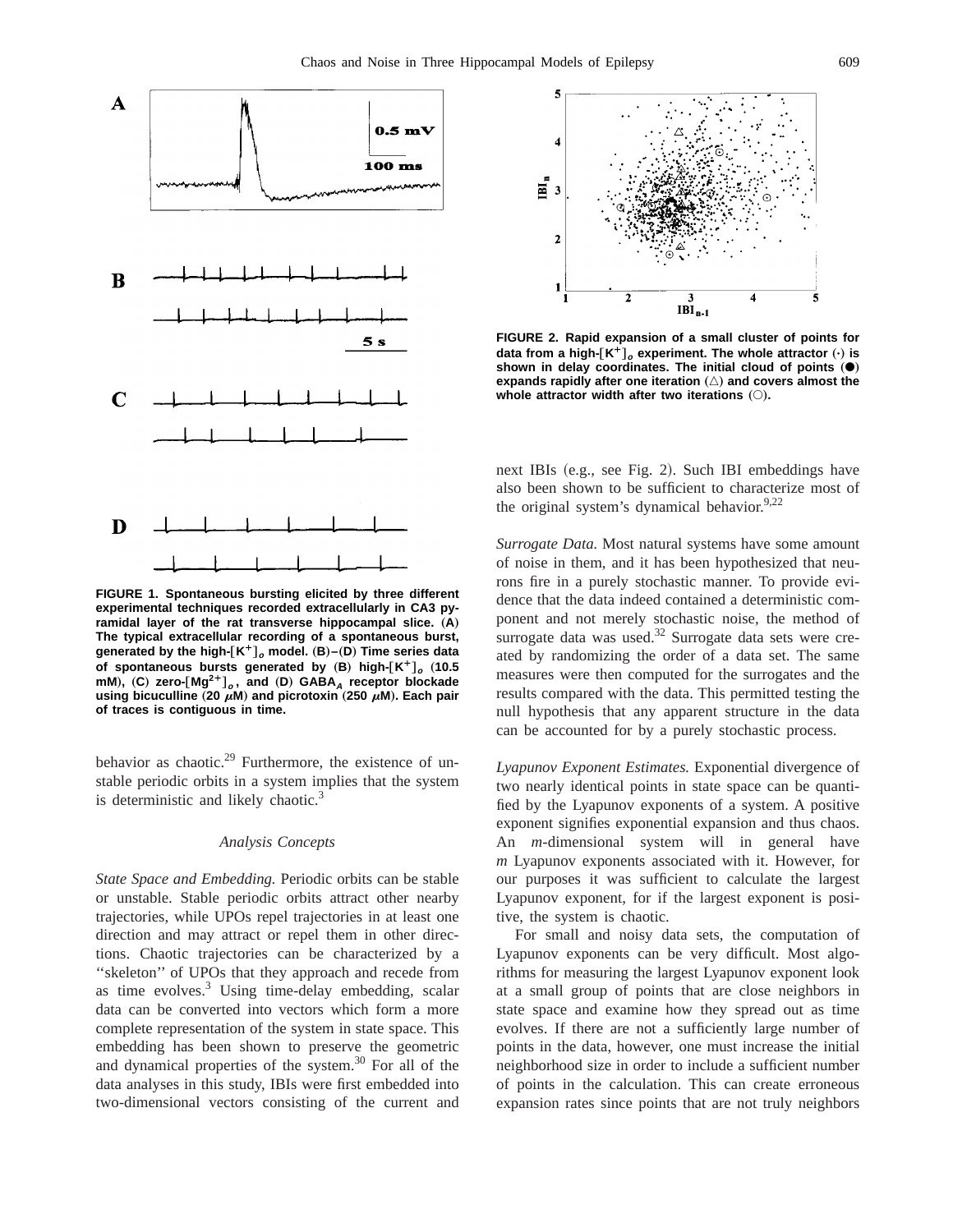in state space are being treated as such. Also, noise may cause points that appear close together to diverge rapidly as well.

To overcome these obstacles, a new method of detecting determinism based on short-time expansion rates was developed and used. While the resulting measure of expansion is not a Lyapunov exponent, it would converge to the largest Lyapunov exponent in a noiseless system. Therefore, for the sake of convenience, our ''expansion rate'' will be referred to as a Lyapunov exponent estimate. This method is described more fully in the ''Technical Details'' section below.

*Unstable Periodic Orbits.* Lyapunov exponents are extracted from full data sets and are thus global measures of chaotic dynamics. To characterize the system's dynamics on a local scale, we also searched the data for the presence of unstable periodic orbits. The existence of a few UPOs in experimental data is not sufficient to prove that a system is chaotic; however, it does imply determinism and strongly suggests the presence of chaos in the system. Moreover, it has been shown<sup>3</sup> that good estimates of the dynamics of a system can be made using only the low-period UPOs, which are the easiest to detect. Furthermore, the presence of low-period UPOs is a prerequisite for the successful application of most forms of chaos control.<sup>26</sup>

The recently introduced method of So *et al.*<sup>28</sup> was used to search for low-period orbits. This technique uses a transformation to concentrate data around UPOs thus creating peaks in the histogram of the transformed data that correspond to the locations of the UPOs. This allows the simple detection of UPOs by locating the peaks in the distribution of the transformed data. The significance of these peaks was assessed using surrogate data.

## *Technical Details of the Analysis*

*Surrogate Data.* Two types of surrogate data were used. For the Lyapunov exponent computations, surrogate data sets were created by shuffling the order of the IBIs using a Gaussian distribution.<sup>23</sup> These surrogates maintained the amplitude distribution of the original data while removing any correlation.

For the UPO analysis, amplitude-adjusted Fourier transform  $(AAFT)$  surrogates were used.<sup>32</sup> First, a Gaussian-distributed random set *x* was created and rank ordered according to the original data, and its Fourier transform was computed. Then the phases of this set were randomized, and the inverse Fourier transform was performed, giving set  $x_r$ . Finally, the original data set was rank-ordered according to  $x_r$ , producing the surrogate. These surrogates thus maintained the amplitudes and approximate power spectrum of the original data.

Other types of surrogates have been suggested as being more appropriate for use in detecting  $UPOs.<sup>10</sup>$  These include the Gaussian-shuffled (or simple-shuffled, SS) surrogates, which were used in the Lyapunov exponent calculations. To further confirm the significance of the UPOs, the SS surrogates were also used for analyzing several data sets. The issue of the appropriate surrogate type for validating UPOs in ISI series is controversial, as each type of surrogate has its own advantages and flaws.<sup>25</sup> However, the use of two different types of surrogates should help reduce the chance of error due to the type of surrogate.

*Lyapunov Exponents.* Many algorithms exist for calculating the Lyapunov exponents from time series data.<sup>1,34</sup> We first used the method derived by Kantz,  $12$  which is similar to the method of Wolf *et al.*<sup>34</sup> but is more robust to noise. The algorithm measures the rate at which two points in state space separate over varying amounts of time  $(\tau)$ . Averaging over all points in the state space, and the use of all nearest neighbors helps make this algorithm particularly robust to some noise. Averaging over the entire data set means that the Lyapunov exponent  $\lambda$ is a global measure of chaos.

The Lyapunov calculations were tested for significance using SS surrogates. Five surrogates were created for each experiment, and  $\lambda \pm s$  (the standard error) was calculated for each surrogate. A weighted ratio was then calculated for each group of surrogates. This ratio was compared to the ratio  $\lambda/s$  for each data set, thus providing a measure of statistical significance for the null hypothesis that the experimental data were no different from Gaussian noise.

The algorithm was successfully tested on the Hénon map, a chaotic system conventionally used to benchmark such algorithms. The algorithm calculated an exponent of  $0.415$  for 2000 points of the Hénon map with 1% Gaussian noise added, which was in close agreement with the accepted value of  $0.4169$ .<sup>12</sup> In all of the calculations with this method, initial neighborhood size was 0.1 s and  $\tau$ varied from 2 to 21. However, when the IBI data were examined more closely, it was noted that points in the initial neighborhood expanded very quickly, in fact, they typically spread out to separations exceeding half the size of the entire attractor within one or two iterates. (In this article, we use the term attractor in a loose sense to refer to the region that no point in the data set exits.) Once the points had spread this far apart, there was not much room left for them to spread, so using  $\tau > 2$  would be misleading. In other words, there was no conceivable way in which the expansion rate of IBI data could be measured over a long time span, which is required to properly evaluate Lyapunov exponents. Therefore, a different approach to estimating expansion rates was developed.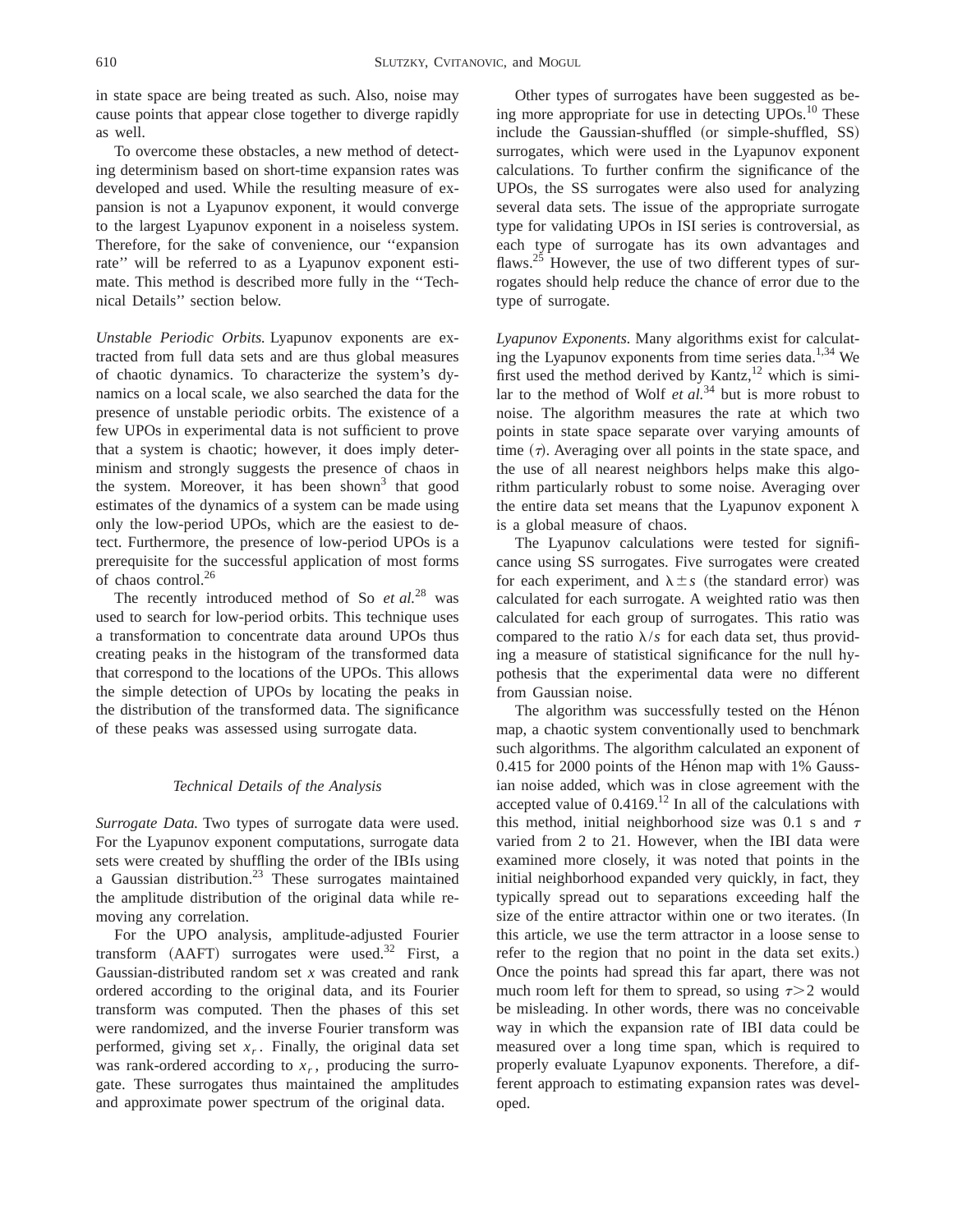*Short-Time Expansion Measure.* In one-dimensional systems the Lyapunov exponent can be computed by integrating over the instantaneous expansion rate weighted by the local trajectory visitation rate (i.e., probability density function). The new method mimics this for higher-dimensional systems, and surmounts the obstacle of extremely rapid expansion by examining the ratio of distances between nearby points after only one iterate. The method estimated the maximal Lyapunov exponent by using a spatial average of the many local expansion rates on an attractor. A fixed number of nearest neighbors was found for every point in the data set. The resulting cloud of points were then fit to an ellipse using principal components analysis (PCA). The largest principal component was the variance along the major axis of the best-fit ellipse and thus its square root (standard deviation) served as a measure of the initial "spread" between the points. The points in the neighborhood were then evolved one time step into the future. These points were again fit to an ellipse using PCA, and the variance along the major axis was obtained. The ratio of the final to the initial principal components then provided an estimate of the one-step expanding eigenvalue. The natural logarithm of the square root of this ratio was the estimated local Lyapunov exponent. The global Lyapunov exponent was then obtained by averaging the local estimates. That is,

$$
L_{\text{ave}} = \frac{1}{N} \sum_{i=1}^{N} \lambda_i, \quad \lambda_i = \ln\left(\sqrt{\frac{p_1}{p_0}}\right), \tag{1}
$$

where  $p_0$  and  $p_1$  were the largest principal components of the initial and iterated clouds of points, respectively; *N* was the total number of points;  $\lambda_i$  was the local expansion rate; and *L*ave was the estimated Lyapunov exponent for the whole set. The expectation was that for deterministic systems, small neighborhoods of points would not spread out as quickly as in stochastic systems after only one time step. If the system contained a strong stochastic component, the points would likely spread out over most if not all of the attractor after only one time step. For a cloud of neighboring points, the noise should partially average out in this calculation, leaving primarily the deterministic component. Therefore, the expectation was that the local expansion rate,  $L_{ave}$ , should be smaller for a deterministic system than for a stochastic system. In this approach the determinism was discriminated from noise by comparing *L*ave for a data set against *L*ave for corresponding surrogate data.

The estimate of the Lyapunov exponent produced by this method was dependent upon the number of neighbors (nn) included in each local estimate. Therefore, for each data set, *L*ave was calculated for nn ranging from 4 to the total number of points in the data set. Then the relationship between *L*ave and number of neighbors was

examined. Small values of nn were insufficient for determining the local expansion rates  $\lambda_i$ . For a stochastic system,  $L_{ave}$  should decline to zero as nn increased to the total number of points in the data set, since the neighborhood would have less and less room to expand. For a deterministic system, however, there should be some region where *L*ave was relatively constant, which would imply a constant expansion rate (Lyapunov exponent) was present. There is usually some noise present in most experimental systems, so in practice there will be three ranges of behavior: for very small nn, the noise is greater than the neighborhood size, and *L*ave decreases logarithmically; for large nn, there is no room left to expand so *L*ave again decreases logarithmically; and there should be some intermediate region where *L*ave is constant. This technique provides a way of gauging the relative proportions of noise and determinism in the system's global behavior.

*Unstable Periodic Orbits.* UPOs were detected with a transform technique that concentrated the data around UPOs.28 For period-1 orbits, the transformation was defined as

$$
\hat{\mathbf{x}} = [\mathbf{I} - \mathbf{S}(\mathbf{x}, \mathbf{R})]^{-1} \cdot [\mathbf{F}(\mathbf{x}) - \mathbf{S}(\mathbf{x}, \mathbf{R}) \cdot \mathbf{x}], \quad (2)
$$

where **x** was the *d*-dimensional time-delay vector of IBIs, **I** was the identity matrix,  $F(x)$  was a vector of the next iterate of **x**, and  $S(x,R)$  was a  $d \times d$  matrix function of **x** and a  $d \times d \times d$  random tensor **R** given by

$$
S(x,R) = \nabla F(x) + R \cdot [F(x) - x]. \tag{3}
$$

Here  $\nabla$ **F**(**x**) was the  $d \times d$  Jacobian matrix of **F**(**x**), which was calculated using a least-squares fit of three spatial nearest neighbors (i.e., the nearest three points in state space). This transform was applied to every point **x** in the set and summarized in a one-dimensional (twodimensional for higher-period orbits) spatial distribution function of the experimental data approximated by a histogram with a bin size of 0.02 s. The transformation shifted all points in the linear region of a fixed point **x**\* even closer to **x**\*, thus creating a peak in the distribution function  $\hat{\rho}(\hat{x})$ . At any one value of **R**, the transformation produced spurious peaks; these were filtered out by averaging  $\hat{\rho}(\hat{x})$  over several (300) different values of **R**. The higher the magnitude of **R**, the more the peaks were smoothed out and the lower their amplitude.

For this analysis, amplitude-adjusted Fourier transform  $(AAFT)$  surrogates were used.<sup>32</sup> Fifty surrogate data sets were generated and transformed, and their corresponding probability distributions were calculated and averaged together. A cumulative histogram of the maximum deviation of each surrogate from the surrogate mean at each point was used to estimate the probability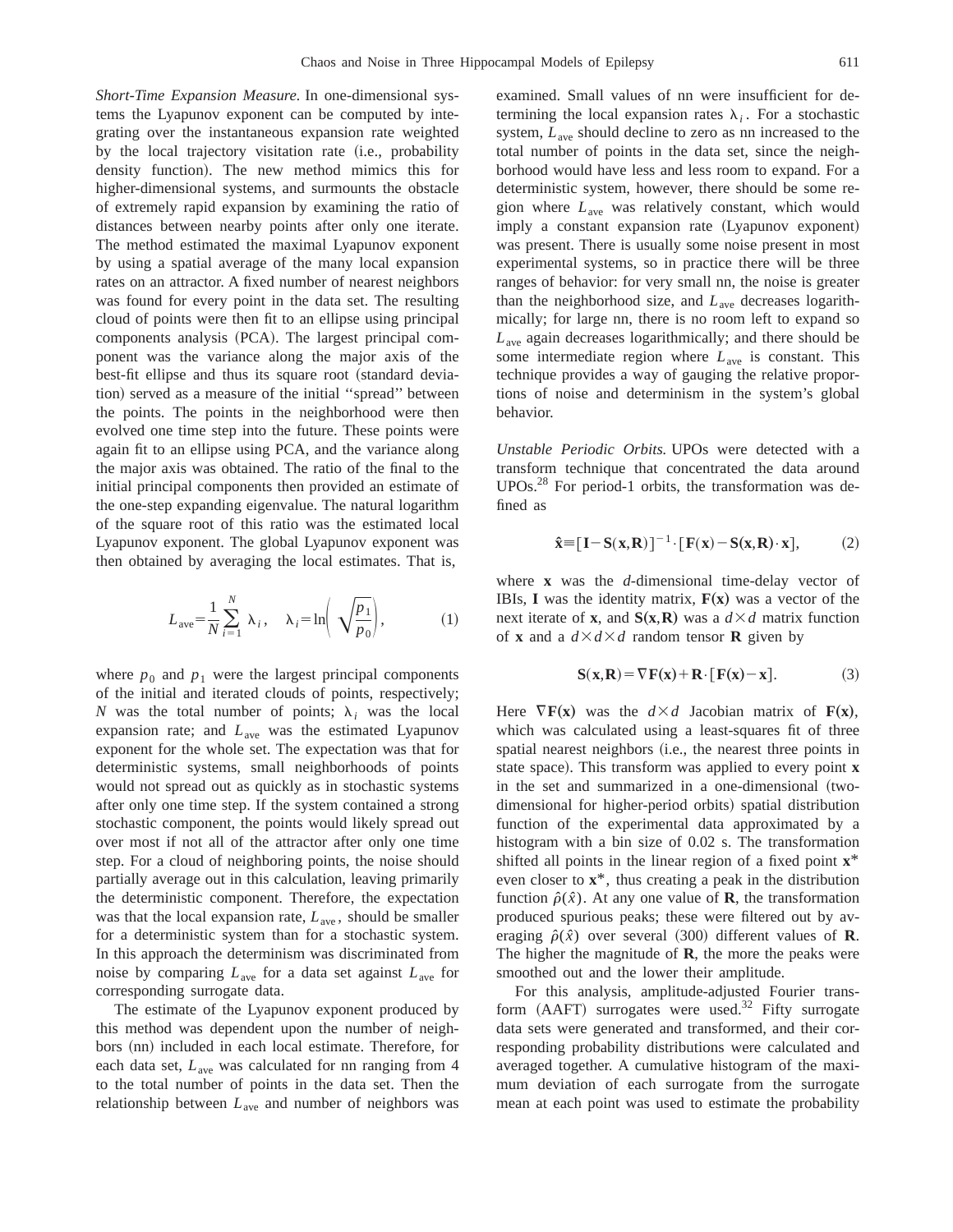that a peak in the transformed data was due to the presence of a true UPO at that point. To account for nonstationarity of the data (i.e., drifting of the mean IBI length) due to factors such as fatigue of the neurons, network plasticity, or fluctuations in temperature and pressure, each set of data was divided into windows of 256 IBIs and then analyzed. The selection of window size was based on optimizing the probability of finding a UPO (more points) while minimizing the amount of nonstationarity (fewer points).

It has been suggested that this detection algorithm might produce spurious UPO detections where there are actually none (T. Schreiber). To further ensure that the UPOs detected were truly significant, another surrogate test was devised. Data surrogates were produced and then analyzed as if they were experimental data, i.e., the UPO transform was applied to the surrogate and 50 surrogates of that surrogate and the significance of peaks in the histograms was calculated. This was done for five surrogates (both SS and AAFT) of each data set on 14 of 29 experiments. An estimate of the probability of finding a significant (i.e.,  $p < 0.05$ ) peak in each window was calculated for the data and the surrogates by dividing the number of windows with significant peaks by the total number of windows in each set. Then these probabilities were compared (data versus average of surrogates for that data set) using a paired  $t$  test to determine whether there was a significantly higher probability of finding a UPO in the data than in the surrogates. Naturally, 5% of surrogate windows were expected to have significant peaks in them since we used  $p < 0.05$  as our significance criterion. Therefore, an experiment was considered significant if more than 5% of its windows contained a significant peak.

The selection of certain parameters such as embed- $\pi$  dimension  $(2)$  and number of nearest neighbors used for calculating the Jacobian  $(5)$  was not optimized, but corresponded to the conventional values used.<sup>27</sup> It is possible that the dynamics of the system are actually higher dimensional, and that UPO detection statistics might improve if a higher embedding dimension were used. However, there was a practical limit (due to finite data length, nonstationarity, and computation time) on how many dimensions one could use. The number of nearest neighbors used could ideally also be optimized: the use of too few or too many may cause the fit to be poor.

## **RESULTS**

#### *Generation of Spontaneous Bursting*

An example of a typical spontaneous burst recorded extracellularly in the CA3 *stratum pyramidale* of a transverse hippocampal slice bathed in high- $[K^+]_o$  is shown in Fig.  $1(A)$ . Burst duration was typically between 30

and 60 ms. Once initiated, spontaneous bursting usually continued for at least 1 h. Typical burst trains for each of the three experimental techniques are shown in Figs.  $1(B)-1(D)$ . Both morphology and burst duration were consistent for all three induction protocols. The system state information was encoded as interburst intervals  $(HBIs)$  as seen in Fig. 1 $(B)$ . The IBIs for the three bursting protocols had means and standard errors of 3.59  $\pm$  0.54 s (*n* = 16 742), 6.30 $\pm$  0.44 s (*n* = 3566), and 6.37  $\pm 1.00$  s ( $n = 5741$ ) for experiments using high- $\left[K^+\right]_0$ , zero- $[Mg^{2+}]_o$ , and GABA<sub>*A*</sub> blockade, respectively.

#### *Expansion Rate Analysis: No Evidence of Determinism*

The issue of whether the spontaneous bursting was chaotic was first examined by calculating Lyapunov exponents for experiments using all three epilepsy models. The initial method used<sup>12</sup> evaluated the relationship between *S* (the average distance that two neighboring points will diverge after time  $\tau$ ) and  $\tau$  for each experiment. The Lyapunov exponent  $(\lambda)$  was obtained by determining the slope of the least-squares fit line. However, upon closer inspection, it was noted that in all experiments, the neighborhoods expanded to well over half the size of the attractor within  $\tau=2$  time steps. An example of this rapid expansion is shown in Fig. 2. The leastsquares fit could only include three points, making this method unreliable and necessitating the development of the short-time expansion technique. The presence of determinism was assessed by searching for plateaus in the curves of *L*ave vs nn. These flat regions would indicate some measure of invariance in the expansion rate, which is expected for a chaotic system.

The short-time expansion technique was first tested on 1000 iterates of the Hénon map (delay embedded in two dimensions) with and without added noise and on five SS surrogates of these data. As seen in Fig. 3(A),  $L_{ave}$ for the curve of the average of the surrogates decreases uniformly to zero (open circle), while the curve of the Hénon map without noise (dark circle) is roughly horizontal. The Hénon map with noise (dark square)  $\sigma$ =0.02 has a large plateau area in the range  $nn = 3\% - 10\%$  (of the points in the attractor), and the curve for  $\sigma$ =0.2 (dark triangle) has a smaller "shoulder" in the range  $nn=10\% - 20\%$ .  $L_{ave}$  is reasonably close  $(0.50)$  to the accepted value of the maximal Lyapunov exponent for the Hénon map  $(0.41,$  dashed line). Note that as the noise amplitude increases, the curve becomes more and more like the curve of the surrogates (open circle) and (open triangle).

This method was then used to analyze 12 sets of IBI data from high- $[K^+]_o$  and zero- $[Mg^{2+}]_o$  experiments and 5 SS surrogates of each data set. No plateau region was observed in any of the bursting data sets tested. The curve in Fig.  $3(B)$  shows the experiment with the biggest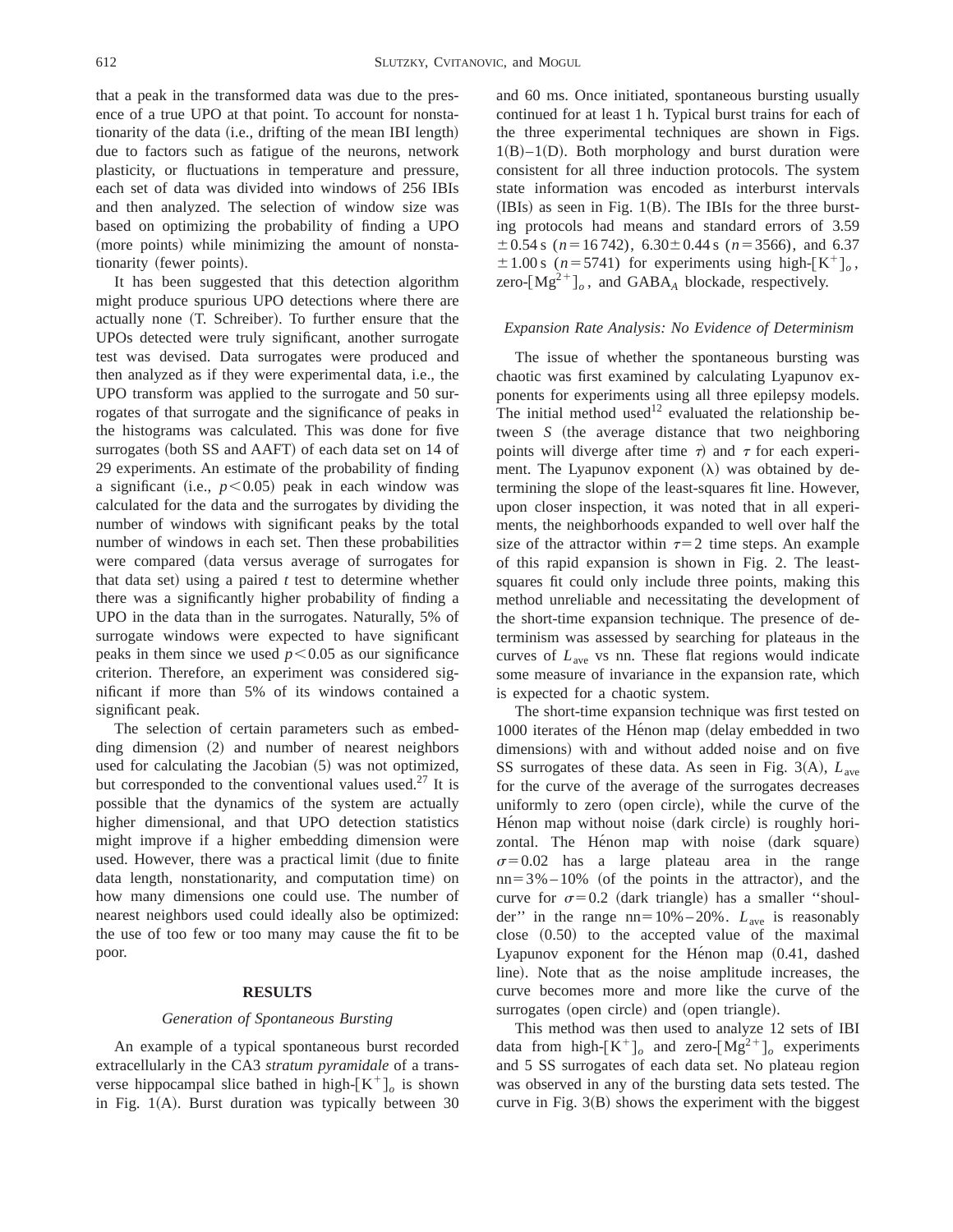



**FIGURE 3. Dependence of <sup>L</sup>ave on the number of nearest neighbors** used (nn) for the Henon map and data from a **high-**†**K¿**‡**<sup>o</sup> experiment.** "**A**… **Curves of <sup>L</sup>ave for the 2000-point** Hénon map ( $\bullet$ ), the Hénon map with added Gaussian noise  $[(\blacksquare), \ \sigma=0.02; \ (\blacktriangle), \ \sigma=0.2]$ , and Gaussian-shuffled (SS) **surrogates for noiseless**  $\textcircled{c}$  and noisy  $\textcircled{c}$ ,  $\sigma$ =0.2 He^non **map. <sup>L</sup>ave for the surrogates decreases logarithmically with nn, but the noiseless and low-noise He´non data curves are almost flat, and are close to the accepted largest Lyapunov** exponent (0.415, dotted line). This shows an invariant ex**pansion rate. With larger amounts of noise**  $(\sigma=0.2)$ **, the curve mirrors the surrogates at small and large nn, but has a** plateau in the nn=5%-20% range. (Number of nearest **neighbors are shown as a percentage of the total points in the whole attractor.**) (B) Curves of  $L_{ave}$  for one set (points) of **high-**†**K¿**‡**<sup>o</sup> experimental data and corresponding SS surro**gates. Curves for both data ( $\bullet$ ) and surrogates ( $\circ$ ) decline **logarithmically to zero with increasing nn. Also, the slopes of the two curves are almost identical, with no plateaus evident. This indicates that the data are stochastic, although perhaps slightly less random than the surrogates. This experiment had the largest difference between data and surrogate <sup>L</sup>ave curves; the rest had less distance between the curves.**

difference between data and corresponding surrogate average. Even in this case, there is no noticeable flattening of the data curve; it is almost parallel with the surrogate mean curve. Other data curves displayed even greater similarity to their surrogates' curves. However, the curve in this case is displaced from the surrogates, which suggests that perhaps it is not quite as disordered as the surrogates. Thus, the results of this analysis suggest that globally the bursting data contain a great deal of noise with no determinism detectable by our measure of the global expansion rate.

#### *Evidence of Unstable Periodic Orbits*

To search for determinism on a local scale, the presence of unstable periodic orbits in the interburst interval data was assessed. Data from the same experiments employed in the Lyapunov exponent analysis were used. Additional data sets that were deemed too short to be used in the Lyapunov analysis (i.e., less than 900 IBIs) were also included. Data from each experiment were divided into windows of  $256$  consecutive IBIs (with a 128 IBI overlap between windows) to minimize any effects of nonstationarity on the analysis. The transform was performed on the data and 50 AAFT surrogates for each window. To reduce any possible bias related to surrogate choice, the same analysis was also performed using SS surrogates on several experiments.

*Period-1 Orbits.* A histogram of one window of the original (untransformed) IBIs from a high- $[K^+]_o$  experiment is shown in Fig.  $4(A)$ . Note that no discernible peak is shown at the location of the period-1 orbit. After the transform is performed on the data [Fig.  $4(B)$ ], a sharp peak in the data (solid line) is seen at the corresponding location of the period-1 orbit  $(1.98 \text{ s})$ . The dashed line shows the histogram of the mean of the transformed surrogates. Note that the peak for the surrogates is much lower than that for the transformed IBI data. A UPO was declared statistically significant if the peak in the distribution function of the data (minus the surrogate mean) was greater than 95% of the maximal peaks of the transformed surrogates (minus the surrogate mean). Since the peak in Fig.  $4(C)$  is above the 95% significance line, it marks the location of a true period-1 orbit at 1.98 s.

The results of period-1 orbit detection for all experiments are summarized in the first three rows of Table 1. The first and second columns show the total number of experiments and percentage of significant experiments, respectively, for each preparation. A window containing a significant peak was considered a significant window. Period-1 orbits were found in 71% of the 17 high- $[K^+]_o$ experiments, 25% of the eight zero- $[Mg^{2+}]_o$  prepara-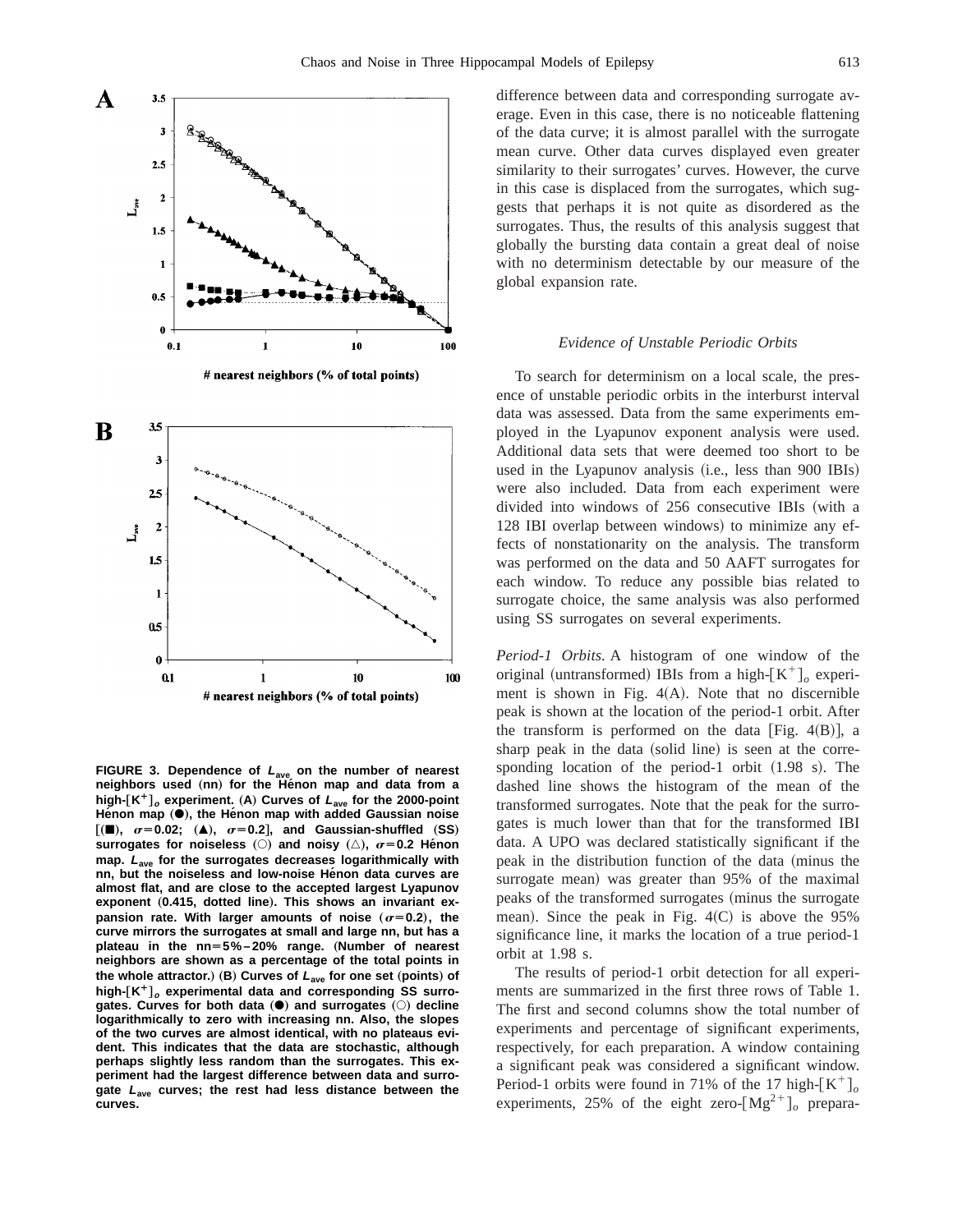

**FIGURE 4. Detection of a period-1 orbit using the unstable periodic orbit** (UPO) transform. (A) Histogram of the raw IBI **data** (from a high- $[K^+]_o$  experiment). Note that no large **peaks are present.** (B) Histogram of transformed data (solid) and mean of transformed surrogates (dotted). The peak in **the data denotes possible fixed point.** "**C**… **Significance plot of the data seen in B with the surrogate mean subtracted.** The 95% significance line is shown (dashed). The signifi**cance of the data at each IBI length is calculated by compar**ing the transformed data (minus the surrogate mean) to the **cumulative histogram of the maximum peaks of the 50 trans**formed surrogates (minus the surrogate mean). If the peak in **the data at any one point is greater than that of 48 surrogates at that point, then it is said to be more than 95% significant. Thus this figure shows a fixed point at the location of that peak**  $(1.98 \text{ s})$  with  $p < 0.05$ .

tions, and 75% of the eight GABA*<sup>A</sup>* blockade experiments. Due to nonstationarity, period-1 orbits emerged, drifted, and disappeared over the course of an experiment. Analysis using SS surrogates produced similar results (not shown). Further analysis using phaserandomized surrogates $32$  produced results with even higher percentages of significant experiments and windows (not shown).

To further ensure that the detected UPOs were not spurious, the transform technique then was applied to five surrogates (both SS and AAFT) of each data set on 14 of 29 experiments from all three preparations. The probability of finding a significant (i.e.,  $p$ <0.05) peak in each overlapping window for the data and the mean of five surrogates was calculated and compared using a paired *t* test. The probability was significantly higher in the actual data than in surrogates both for SS surrogates (mean data probability 0.28, mean surrogate probability 0.06,  $p < 0.004$  and for AAFT surrogates (mean data probability 0.22, mean surrogate probability 0.07, *p*  $\leq 0.004$ ). As expected, the probability of finding a significant peak in a surrogate was approximately 0.05. This implies that the UPOs detected in the data were true UPOs, not ''false positives.''

*Higher-Period Orbits.* The case for chaos is made even stronger when orbits of higher periods are considered. Therefore, the same sets of experimental data were analyzed for period-2 orbits. A typical period-2 orbit is revealed in Fig.  $5(A)$  by peaks at the two points of the orbit, both of which are higher than the 95% significance line. The results for period-2 detection are summarized in the last three rows of Table 1. Period-2 orbits were found in 35% of the high- $[K^+]_o$  experiments, 50% of the zero- $[Mg^{2+}]_o$  experiments, and 50% of the GABA<sub>A</sub> antagonist experiments. Overall, 73% of all experiments contained at least one period-1 or period-2 orbit. Significant period-3 orbits were also found in these experiments. Period-3 orbits  $[Fig. 5(B)]$  were found in data from all three epilepsy models. The location of the points along a higher-period orbit can be depicted using a return map  $(Fig. 6)$ , which plots the current IBI vs the previous IBI. The significance in this three-dimensional representation of a two-dimensional histogram is coded by color and height. The deep red peaks indicate points with transform densities of greater than 95% significance. Note the symmetry of the period-2 points about the identity line [white, Fig.  $6(A)$ ]. Figure  $6(B)$  shows a window of data containing two period-3 orbits (each circled and connected in blue and green) as well as a period-1 orbit (circled in orange and lying on the diagonal).

## **DISCUSSION**

Our results provide evidence of both determinism and randomness in epileptiform bursting using two different measures of nonlinear behavior to analyze three different epilepsy models. Unstable periodic orbits of periods one, two, and three were found to be highly prevalent in all three models. However, Lyapunov estimation did not show large differences between data and surrogates.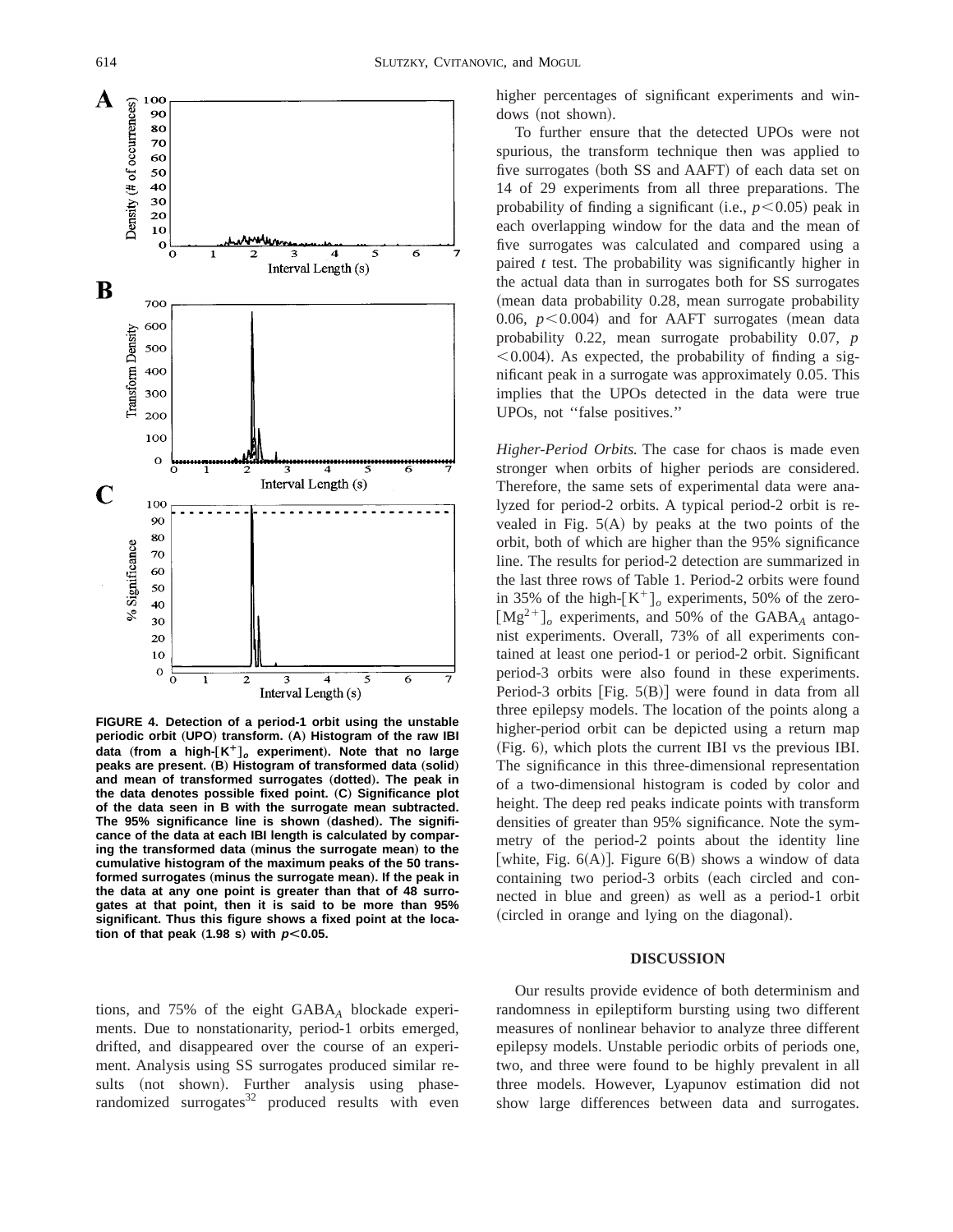**TABLE 1. Summary of UPO detection results for period-1 and period-2 orbits in experiments using the high-**†**K¿**‡**<sup>o</sup> , zero-**†**Mg<sup>2</sup>¿**‡**<sup>o</sup> , and GABAA, antagonist models. Because data for UPO transforms were divided into windows of 256 IBIs, the percentage of these windows containing significant UPOs is also included.**

|                    | <b>UPO</b><br>period | Total No. of<br>experiments | % significant<br>experiments | Total No. of<br>windows | % significant<br>windows |
|--------------------|----------------------|-----------------------------|------------------------------|-------------------------|--------------------------|
| $High[K^+]$        | 1                    | 17                          | 70.6                         | 62                      | 29.0                     |
| Low-[ $Mg^{2+}$ ]  | 1                    | 8                           | 25.0                         | 16                      | 12.5                     |
| <b>Bicuculline</b> | 1                    | 8                           | 75.0                         | 19                      | 42.1                     |
| $^{+}$             |                      |                             |                              |                         |                          |
| Picrotoxin         |                      |                             |                              |                         |                          |
| $High[K^+]$        | $\overline{2}$       | 17                          | 35.3                         | 62                      | 11.3                     |
| Low-[ $Mg^{2+}$ ]  | $\overline{2}$       | 8                           | 50.0                         | 16                      | 31.3                     |
| <b>Bicuculline</b> | $\overline{2}$       | 8                           | 50.0                         | 19                      | 20.1                     |
| $^{+}$             |                      |                             |                              |                         |                          |
| Picrotoxin         |                      |                             |                              |                         |                          |

Thus, the global averages do not offer evidence of determinism, but the local measure (UPO analysis) does offer evidence of determinism. While these results seem to present conflicting evidence, they might suggest that *in vitro* epileptiform bursting may contain local islands of determinism (UPO detection) within a globally stochastic sea (Lyapunov analysis). It is possible that the noise level of the system was so high that it drowned out the determinism even using global averages. This was seen in the Hénon system as well: when very high noise levels were added, Lyapunov estimation could not distinguish the determinism in the system (data not shown). It is conceivable that when the expansion rates are averaged over many neighborhoods, the effects of noise predominate over chaos and some structure on a local scale

may be lost. It might be interesting to examine what a distribution of the local expansion rates might look like in a data set and in surrogates.

Previously published studies have searched for evidence of chaos and determinism in epilepsy, as discussed in the introduction. The results presented here are the first to demonstrate the prevalence of higher-period UPOs in three different *in vitro* epilepsy models. These models are thought to correspond to three different possible pathophysiologies of epilepsy. High- $K^+$ <sup>*o*</sup> raises the neuronal resting potential closer to threshold and has been measured in conjunction with seizures *in vivo*. Zero- $[Mg^{2+}]_o$  unblocks NMDA-receptor channels, thus modeling increased excitatory activity that is also believed to contribute to some forms of seizure activity.<sup>33</sup>



FIGURE 5. Detection of period-2 and period-3 orbits using the UPO transform. (A) One-dimensional significance plot of the **period-2 transformed data from one window** (256 consecutive IBIs) of a high-[K<sup>+</sup>]<sub>o</sub> experiment. The two peaks rising above the **95% line denote the locations of the two points in a period-2 orbit.** "**B**… **One-dimensional significance plot of the period-3 transformed data from one window of a zero-**†**Mg2¿**‡**<sup>o</sup> experiment. The three peaks rising above the 95% line denote the locations of the three points in a period-3 UPO. Note the existence of numerous secondary peaks below the 95% significance line, reflecting the greater difficulty of detecting UPOs as the period number increases.**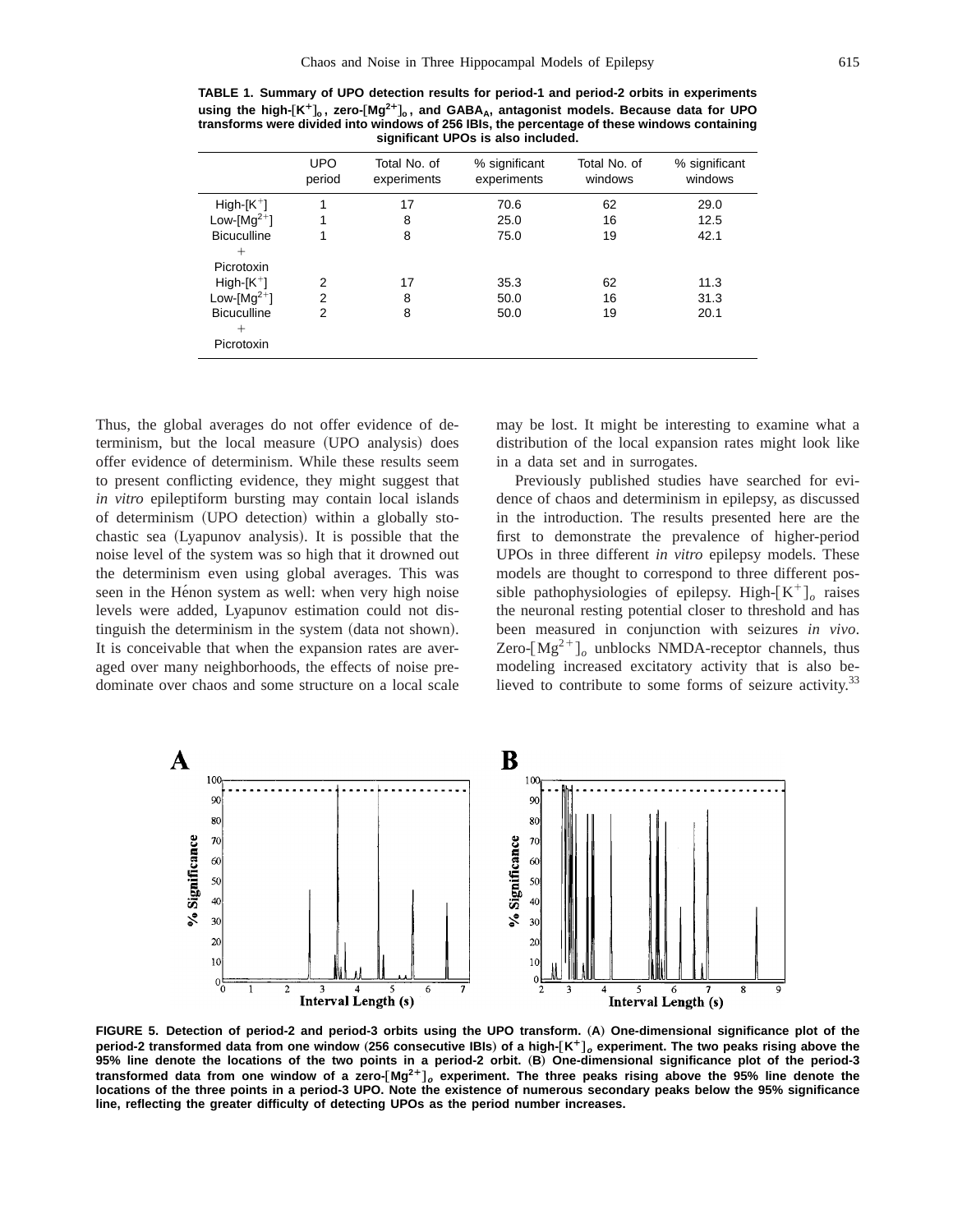

**FIGURE 6. Period-2 and period-3 orbits in three-dimensional representations of two-dimensional state space.** "**A**… **Three**dimensional significance plot of a period-2 orbit from one window (256 consecutive IBIs) recorded during a high- $[K^+]_o$  experi**ment. The probability of the transformed data being outside the distribution of maximum peaks of 50 transformed surrogates is indicated by the color, as shown by the color bar on the right, and by the height, according to the scale on the** <sup>z</sup> **axis. The red** peaks denote a period-2 orbit of greater than 95% significance. Note the symmetry across the identity line (in white). (B) **Three-dimensional significance plot of two period-3 orbits from one window of a zero-**†**Mg2¿**‡**<sup>o</sup> model. The two sets of three red peaks** "**circled in green and blue**… **manifest the three points along two period-3 orbits. The set of peaks circled in orange is a period-1 orbit.**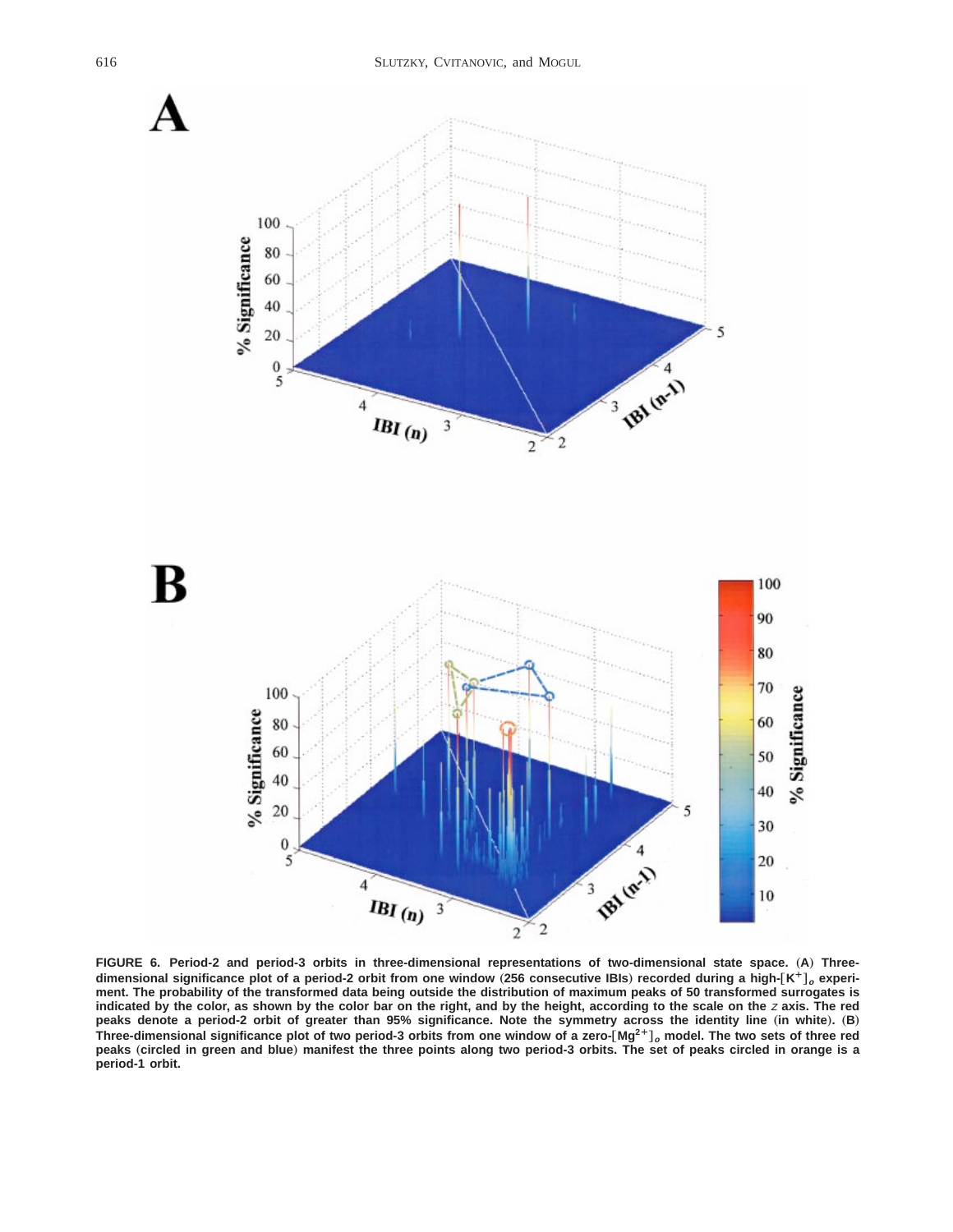Picrotoxin and bicuculline block GABA<sub>A</sub>-mediated inhibition, yet another hypothesized cause of epileptic seizures.<sup>5</sup> Furthermore, this is the first calculation of global Lyapunov exponents for *in vitro* epileptiform bursting using surrogate data controls. The problem of inaccurate and false positive exponents when using older methods<sup>21,34</sup> was noted as a possible shortcoming of previous studies.31 Those methods do not yield reliable estimates in short and noisy data sets. The algorithm developed by Kantz<sup>12</sup> is robust to a small amount of noise, but is not useful in the case of extremely rapid expansion or smaller data sets (as in the present study). The expansion technique used in this study was designed to counteract the effect of noise by averaging over all the points in each data set. It also compensates for the problem of nonstationarity by examining *L*ave for multiple values of the number of nearest neighbors. Because it measures the expansion rate after only one iteration, the result is not, strictly speaking, the largest Lyapunov exponent. However, with such rapid expansion this method was the only way to assess whether the system was expanding deterministically or stochastically. The fact that the curves for the data were almost identical to those of the surrogate means suggests that the bursting contains a large stochastic component, though effects of higher-dimensional chaos or nonstationarity cannot be excluded. This is not surprising, since most biological systems have some amount of noise in them. The hippocampal slice preparation itself may have introduced a great deal of noise into the system. It is possible that in an intact brain, the many external inputs into the hippocampus may act to reduce the stochastic component, thus making the determinism easier to detect.

The most common form of epileptic seizures, complex partial seizures, are also the most likely to be refractory to medical treatment. Complex partial seizures often originate in the hippocampus, and hence the hippocampus is the region of the brain most often used to study epilepsy *in vitro*. The fact that deterministic behavior was found in three different *in vitro* epilepsy models in this region of the brain suggests that this behavior is intrinsic to interictal bursting. There exists some evidence based on UPO analysis $13,27$  that interictal spikes generated in humans behave deterministically as well. If this is indeed true, then it might eventually be possible to apply chaos control to manipulate interictal spikes *in vivo*. Furthermore, two recent studies have demonstrated the ability to predict seizure activity several minutes before they occur.<sup>14,15</sup> While the precise role of interictal spikes in epileptogenesis is not yet certain, $4$  it is plausible that developing a method to control them could provide a way to revert or perhaps prevent seizure activity as well.

The presence of unstable periodic orbits strengthens the rationale for using chaos control techniques to manipulate bursting, since UPOs are the points around which control can be applied.<sup>24</sup> However, the relatively large component of randomness detected suggests that chaos control may be difficult to achieve in practice. While chaos control techniques have been shown to have some success in controlling stochastic systems, $7$  they would likely have trouble if the amplitude of the noise is larger than the region of state space to which control is desired. The presence of periodic orbits in a system indicates that the system contains determinism. When these periodic orbits are unstable, this provides necessary (though not sufficient) evidence of chaos as well. Thus, while we did not *irrefutably* detect chaos in these epilepsy models, we did find evidence *suggestive* of chaotic behavior.

#### **ACKNOWLEDGMENTS**

The authors are grateful to Paul So, Bruce Gluckman, Troy Shinbrot, and Sara Solla for their invaluable advice and assistance. We also wish to thank David Ferster for his comments and criticisms in preparing this manuscript. This work was supported by NIH Grant No. NS31764 and the Whitaker Foundation.

#### **NOMENCLATURE**

AAFT: amplitude-adjusted Fourier transform ACSF: artificial cerebrospinal fluid CA: cornu ammonis GABA:  $\gamma$ -amino-butyric acid IBI: interburst interval NMDA: *N*-methyl-*D*-aspartate UPO: unstable periodic orbit IPSP: inhibitory postsynaptic potential

## **REFERENCES**

- <sup>1</sup> Abarbanel, H. D. I., R. Brown, J. J. Sidorowich, and L. S. Tsimring. The analysis of observed chaotic data in physical
- systems. *Rev. Mod. Phys.* 65:1331-1392, 1993.<br><sup>2</sup>Aitken, P. G., T. Sauer, and S. J. Schiff. Looking for chaos in brain slices. *J. Neurosci. Methods* 59:41-48, 1995.
- <sup>3</sup> Auerbach, D., P. Cvitanovic, J.-P. Eckmann, G. Gunaratne, and I. Procaccia. Exploring chaotic motion through periodic orbits. *Phys. Rev. Lett.* 58:2387–2389, 1987. 4Barbarosie, M. and M. Avoli. CA3-Driven hippocampal-
- entorhinal loop controls rather than sustains *in vitro* limbic
- seizures. *J. Neurosci.* 17:9308-9314, 1997.<br><sup>5</sup> Bradford, H. F. Glutamate, GABA, and epilepsy. *Prog. Neurobiol. (Oxford)* 47:477-511, 1995.<br><sup>6</sup>Casdagli, M. C., L. D. Iasemidis, J. C. Sackellares, S. N.
- Roper, R. L. Gilmore, and R. S. Savit. Characterizing nonlinearity in invasive EEG recordings from temporal lobe epilepsy. *Physica D* 99:381–399, 1996.